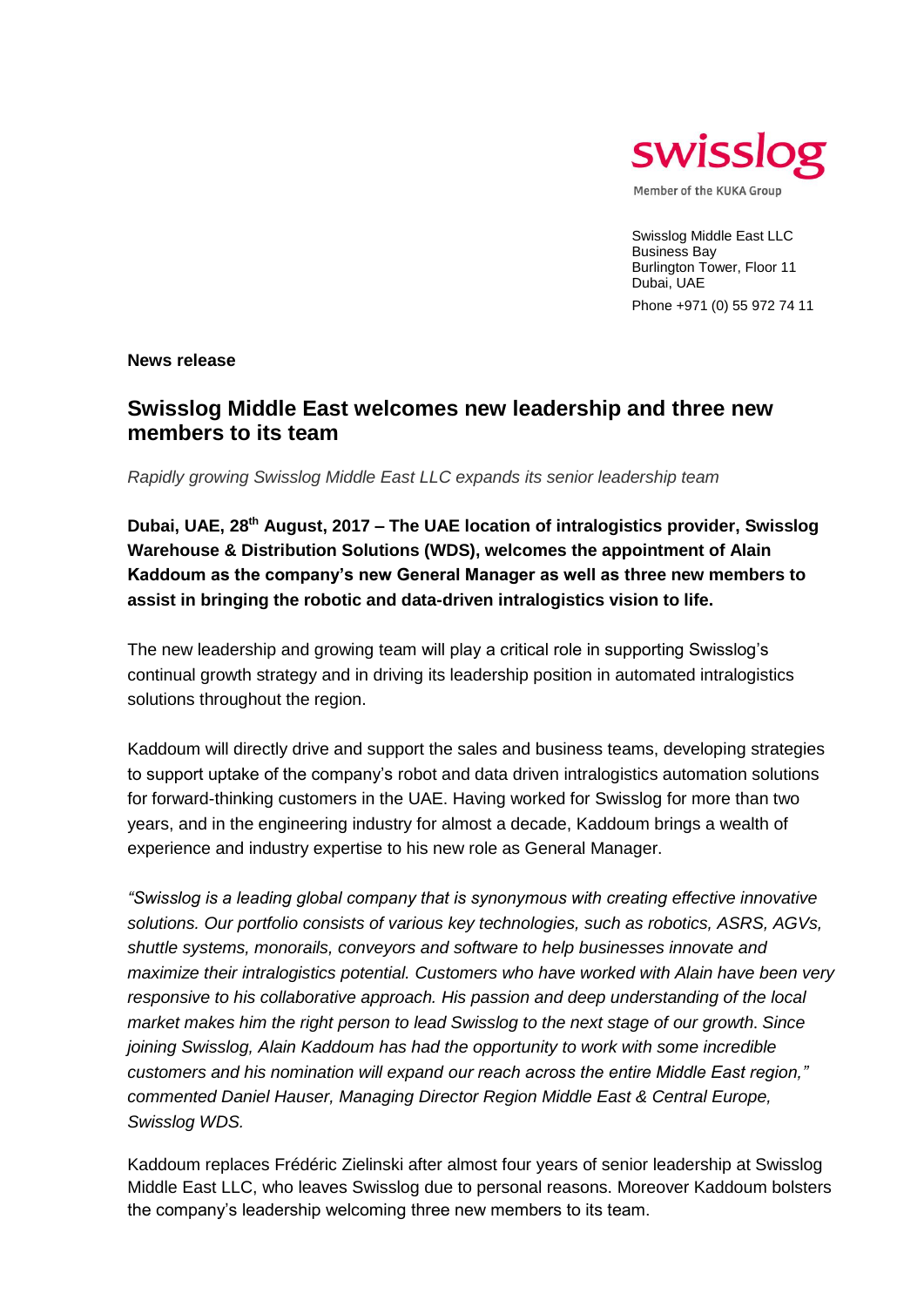Joining as Senior Project Manager**, John Sassine** is a qualified mechanical engineer with thirteen years of technical experience in the storage solution industries. His role at Swisslog will involve overseeing the Mai Dubai project, which will see Swisslog deliver a new automated raw and packing material warehouse, extend its production capability as well as build a high bay warehouse to store finished goods.

**Sri Aravindhan** holds both a Master's degree in Logistics and a Bachelor's degree in Mechanical Engineering. As the team's System Designer, Aravindhan will be working across all Swisslog Middle East sales projects for customers in the region.

Completing the team is **Yokesh Kumar Sundararaman**, who joins as PLC & Customer Service Engineer. With a Bachelor's degree in Electronics and a diploma in Mechatronics, Sundararaman will be involved in the realization of all projects in the region and he is responsible for ongoing maintenance of the existing sites.

*"I am extremely pleased to welcome John, Sri and Yokesh as integral parts of our team based in Dubai. Together with the rest of the team, the new additions can deliver a full service situated locally to new and existing clients, providing everything from consulting to design and customer service.", comments Alain Kaddoum.* 

*Daniel Hauser continues: "The Middle East is an exciting market for Swisslog, and we believe there is vast potential to expand our specialized logistics services throughout the region. With the continued growing demand for data-driven intralogistics services, we permanently invest technology upgrades. Swisslog as a member of the German automation company KUKA is looking forward to continue to deliver the solution portfolio, which has an increasingly strong and established reputation in the region."*

In the near future, the Swisslog team will be in attendance at the Materials Handling Middle East exhibition, taking place in Dubai between 11-13 September 2017. The show will see Swisslog welcoming visitors to their booth to explore the dynamic demo system with robotics technology as well as enjoy the Virtual Reality 3D warehouse animation with HTC Vive Goggles (where virtual reality will simulate a user's physical presence in that environment. To schedule a meeting with the Swisslog team, visitors can register via www.swisslog.com/MaterialsHandling2017

## **Contact**

Swisslog WDS Martin Kuemin Swisslog Middle East LLC +41 62 837 41 49 [martin.kuemin@swisslog.com](mailto:martin.kuemin@swisslog.com)

## **About Swisslog**

Swisslog designs, develops, and delivers best-in-class automation for forward-thinking health systems, warehouses, and distribution centers. We offer integrated solutions from a single source – from consulting to design, implementation and lifetime customer service. Behind the company's success are 2,500 employees worldwide, supporting customers in more than 50 countries.